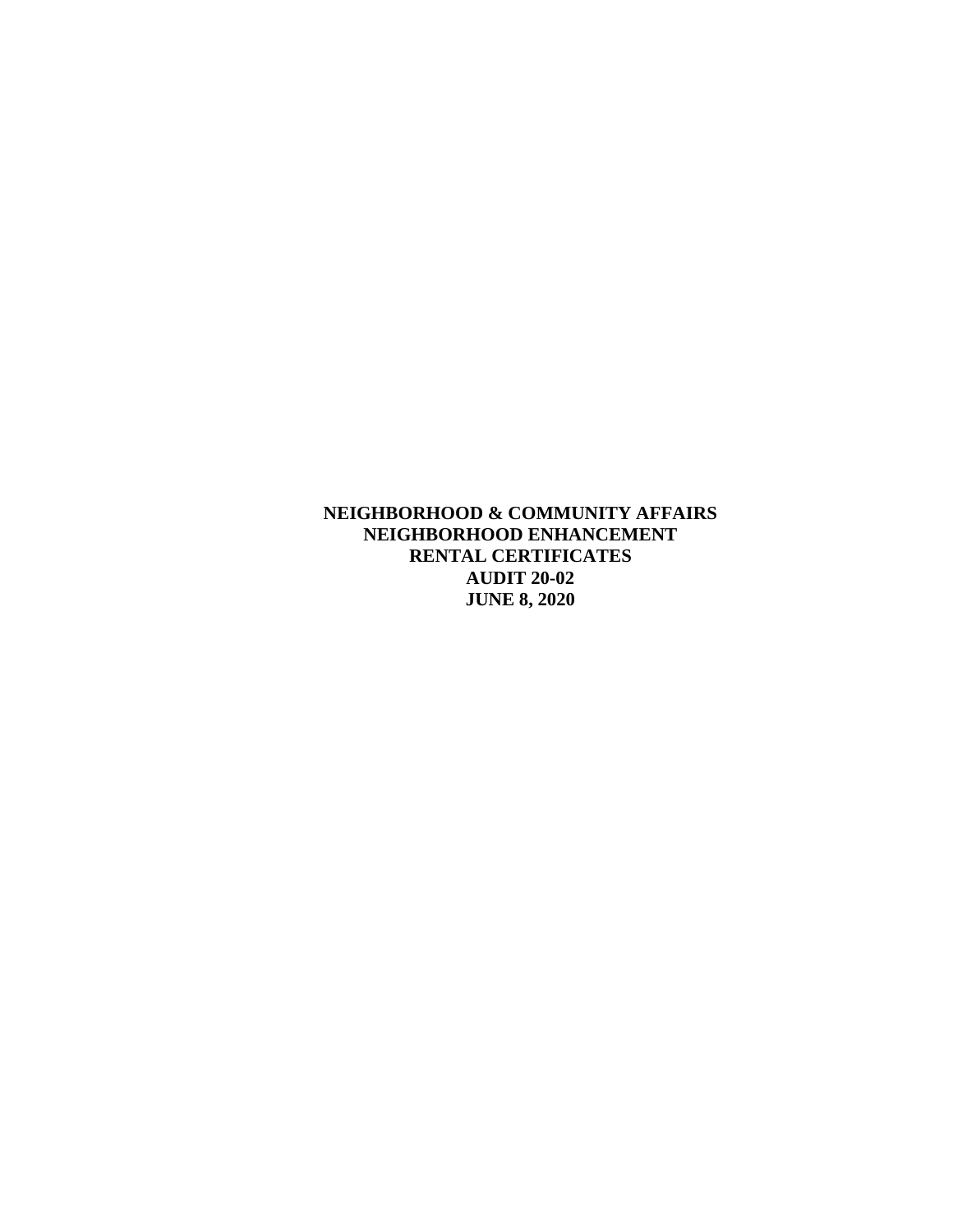# **CITY OF TAMPA**



**Jane Castor, Mayor**

**Internal Audit Department**

**Christine Glover, Internal Audit Director**

June 8, 2020

Honorable Jane Castor Mayor, City of Tampa 1 City Hall Plaza Tampa, Florida

RE: Rental Certificates, Audit 20-02

Dear Mayor Castor:

Attached is the Internal Audit Department's report on Rental Certificates.

We thank the management and staff of Neighborhood Enhancement Division for their cooperation and assistance during this audit.

Sincerely,

/s/ Christine Glover

Christine Glover Internal Audit Director

cc: John Bennett, Chief of Staff Ocea Wynn, Administrator of Neighborhood and Community Affairs Dennis Rogero, Chief Financial Officer Keith O'Connor, Manager of Neighborhood Enhancement

**315 E. Kennedy Blvd Tampa, Florida 33602 (813) 274-7159**

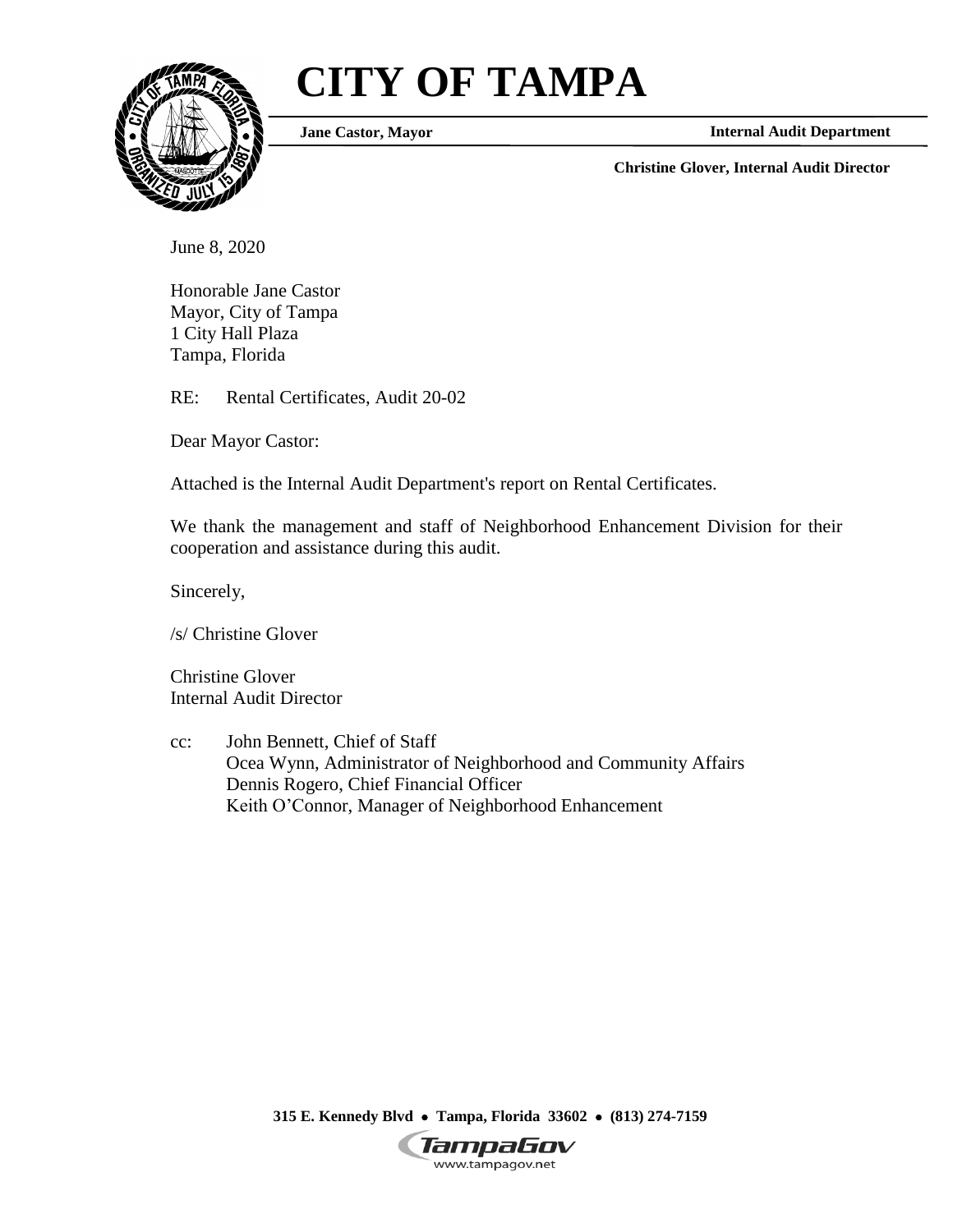#### **NEIGHBORHOOD & COMMUNITY AFFAIRS NEIGHBORHOOD ENHANCEMENT RENTAL CERTIFICATES AUDIT 20-02 JUNE 8, 2020**

/s/ Stephen Mhere \_\_\_\_\_\_\_\_\_\_\_\_\_\_\_\_\_\_\_\_\_\_\_\_\_\_\_\_\_\_\_\_\_\_\_\_\_\_\_

Auditor

/s/ Christine Glover

\_\_\_\_\_\_\_\_\_\_\_\_\_\_\_\_\_\_\_\_\_\_\_\_\_\_\_\_\_\_\_\_\_\_\_\_\_\_\_ Audit Director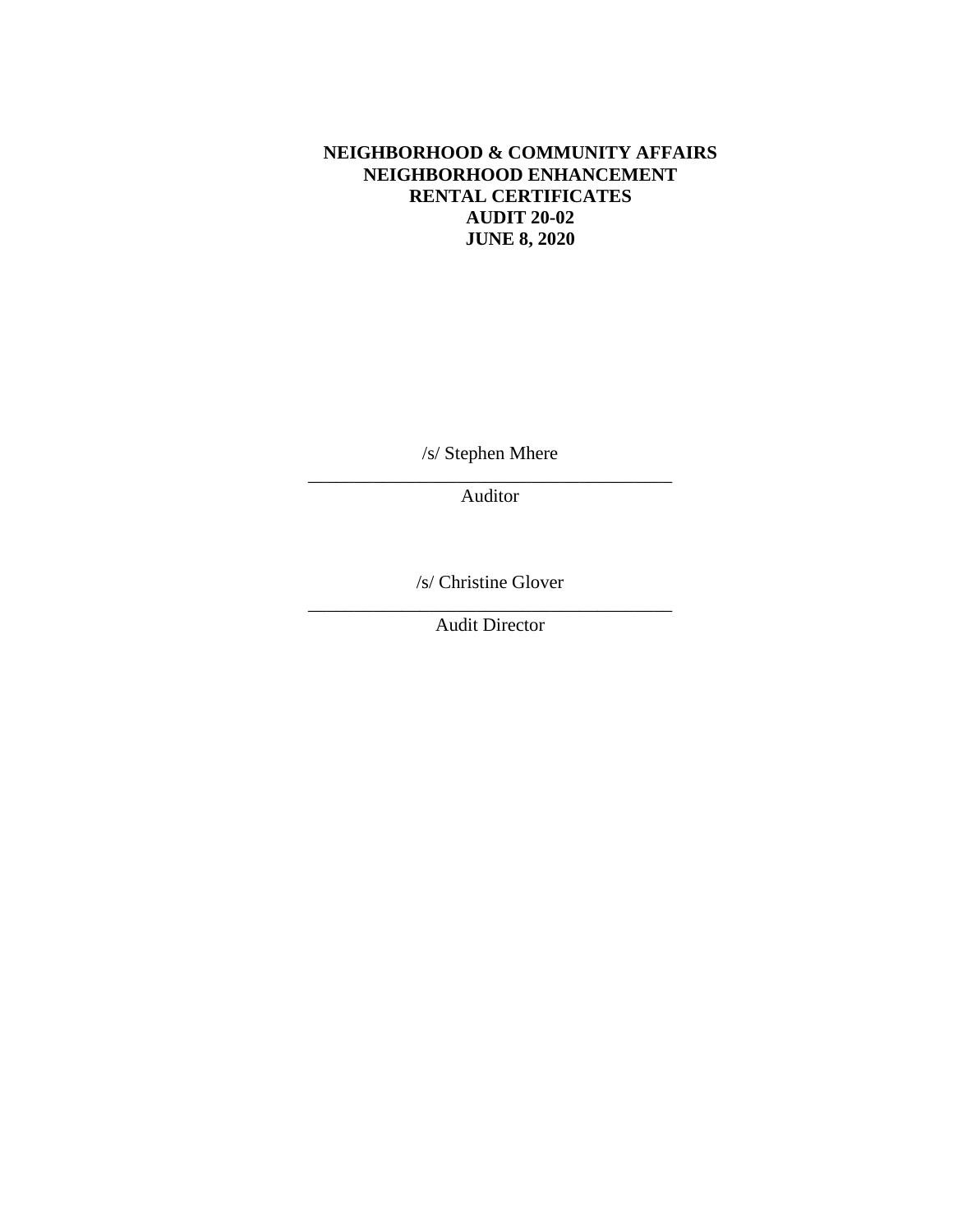#### **NEIGHBORHOOD & COMMUNITY AFFAIRS NEIGHBORHOOD ENHANCEMENT RENTAL CERTIFICATES AUDIT 20-02**

# **BACKGROUND**

The Rental Certificate (RC) program was created by the Tampa Municipal Code Section 19- 105 with the express purpose to ensure that residential rental units comply with the City's minimum housing standards. Minimum housing standards are set forth in ordinance Section 19-231. The City of Tampa (COT)'s Neighborhood Enhancement Division (NE) administers the program.

According to NE, employees spending some of their time on RC program tasks include seven office support specialists, three customer service representatives, one accounting technician, and one administrative assistant. One of the office support specialists is dedicated to the RC program while the rest of the noted employees spend 25 percent or less on it. The administrative assistant is in charge of the RC program and reports to the NE manager.

Neighborhood Enhancement does not receive a separate budget appropriation to fund RC program activities. In addition, the program does not generate its own revenue because, according to ordinance Section 19-111, no fees are to be assessed for rental certificate inspections. Costs associated with the RC program are not insignificant: NE estimates about \$186,196 in salary expenses for FY 2019. Rental property owners are required to renew their certificates every September,<sup>1</sup> and the department sends renewal reminders in the mail to them, incurring an expense for postage. NE maintains a computer at its headquarters that prospective RC applicants with no easy access to a computer can use to submit their applications or renewals. That computer constitutes an additional cost to the department.

# **STATEMENT OF OBJECTIVES**

This audit was conducted in accordance with the Internal Audit Department's FY 2020 Audit Agenda. Its objectives were to determine if:

- 1) NE's internal controls provide reasonable assurance that residential rental units meet the RC program requirement to comply with minimum housing standards.
- 2) The RC program complies with Florida statute F.S. 509.103.
- 3) NE leverages data at its disposal to maximize the number of residential rental units that register with the RC registry.

# **STATEMENT OF SCOPE**

 $\overline{a}$ 

The audit covered rental certificate activities from FY 2019 and FY 2020 through January 2020. A brief review of activities undertaken in prior years (2017 and 2018) was done for the program's historical context. Mobile homes/trailers were excluded from the audit because they have a unique set of laws applicable specifically to them that do not apply to other residential rental property types.

<sup>&</sup>lt;sup>1</sup> Processing of new RC applications occurs all year round.